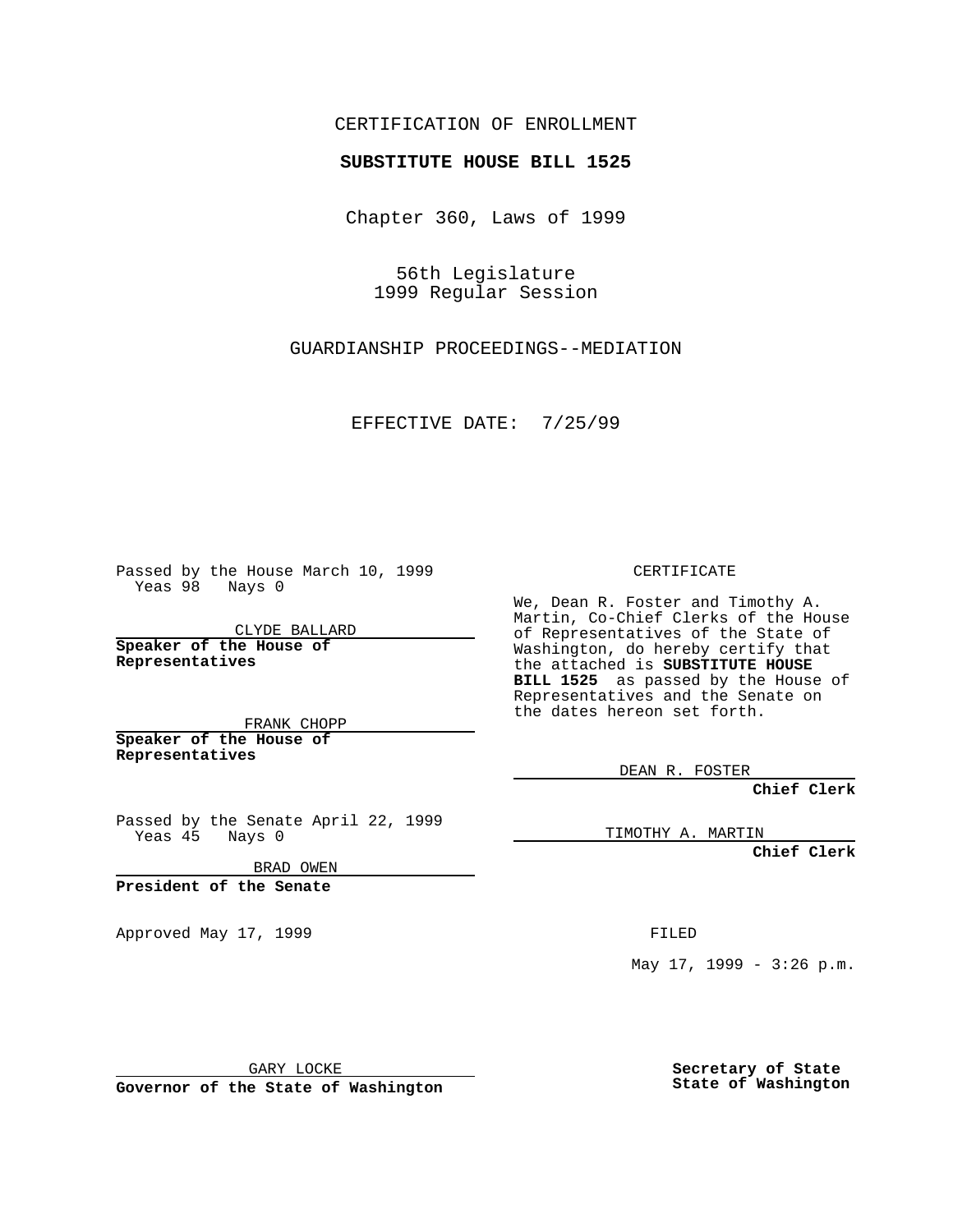## **SUBSTITUTE HOUSE BILL 1525** \_\_\_\_\_\_\_\_\_\_\_\_\_\_\_\_\_\_\_\_\_\_\_\_\_\_\_\_\_\_\_\_\_\_\_\_\_\_\_\_\_\_\_\_\_\_\_

Passed Legislature - 1999 Regular Session

## **State of Washington 56th Legislature 1999 Regular Session**

**By** House Committee on Judiciary (originally sponsored by Representatives Dickerson, Constantine and Lambert)

Read first time 03/02/1999.

1 AN ACT Relating to authorizing mediation in guardianship 2 proceedings; and amending RCW 11.88.090.

3 BE IT ENACTED BY THE LEGISLATURE OF THE STATE OF WASHINGTON:

4 **Sec. 1.** RCW 11.88.090 and 1996 c 249 s 10 are each amended to read 5 as follows:

 (1) Nothing contained in RCW 11.88.080 through 11.88.120, 11.92.010 through 11.92.040, 11.92.060 through 11.92.120, 11.92.170, and 11.92.180 shall affect or impair the power of any court to appoint a guardian ad litem to defend the interests of any incapacitated person interested in any suit or matter pending therein, or to commence and prosecute any suit in his or her behalf.

 (2) Prior to the appointment of a guardian or a limited guardian, whenever it appears that the incapacitated person or incapacitated person's estate could benefit from mediation and such mediation would likely result in overall reduced costs to the estate, upon the motion 16 of the alleged incapacitated person or the quardian ad litem, or 17 subsequent to such appointment, whenever it appears that the 18 incapacitated person or incapacitated person's estate could benefit from mediation and such mediation would likely result in overall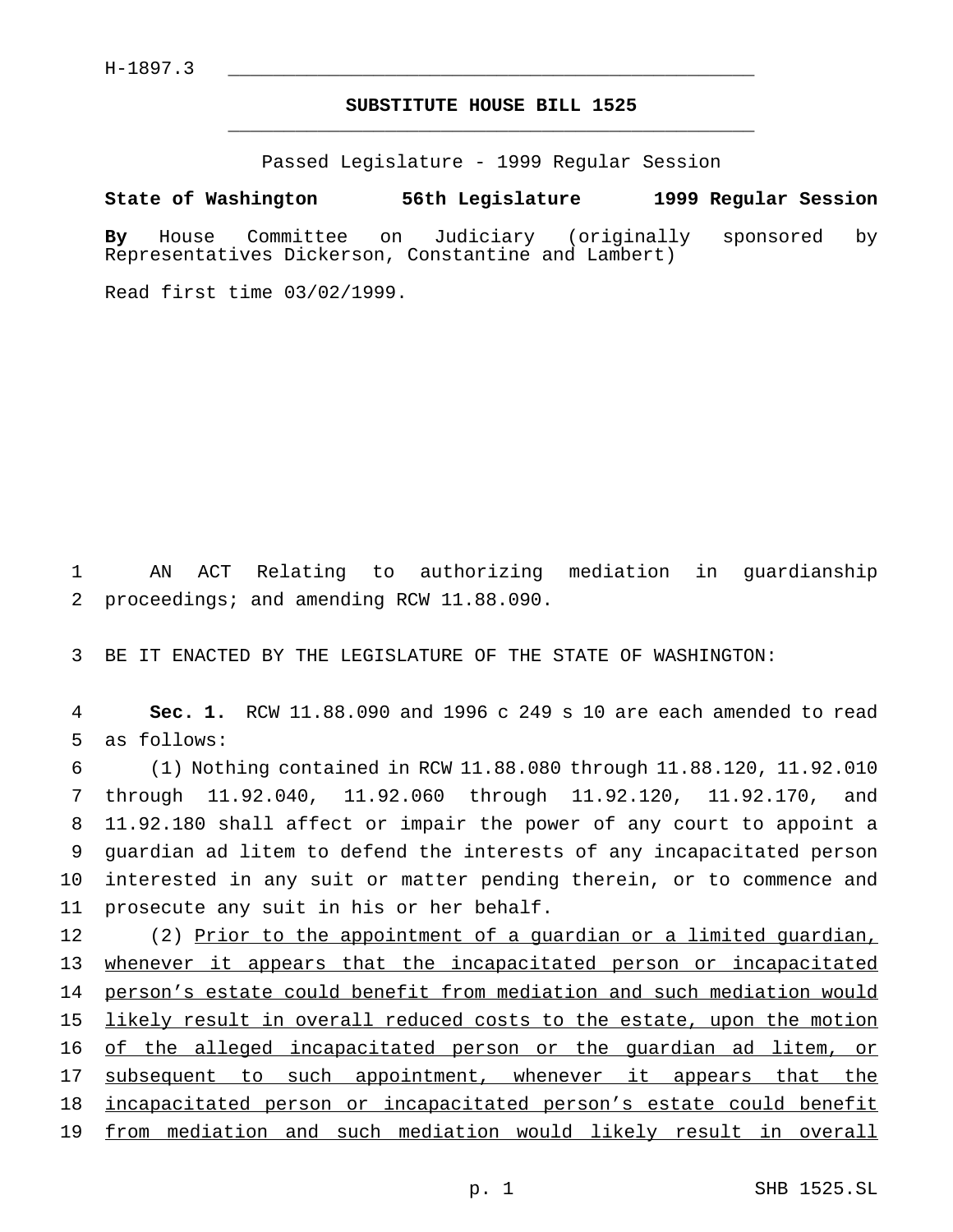1 reduced costs to the estate, upon the motion of any interested person,

2 the court may:

 (a) Require any party or other person subject to the jurisdiction 4 of the court to participate in mediation;

(b) Establish the terms of the mediation; and

(c) Allocate the cost of the mediation pursuant to RCW 11.96.140.

 (3) Upon receipt of a petition for appointment of guardian or limited guardian, except as provided herein, the court shall appoint a guardian ad litem to represent the best interests of the alleged incapacitated person, who shall be a person found or known by the court to:

 (a) Be free of influence from anyone interested in the result of 13 the proceeding; and

 (b) Have the requisite knowledge, training, or expertise to perform the duties required by this section.

 The guardian ad litem shall within five days of receipt of notice of appointment file with the court and serve, either personally or by certified mail with return receipt, each party with a statement including: His or her training relating to the duties as a guardian ad litem; his or her criminal history as defined in RCW 9.94A.030 for the period covering ten years prior to the appointment; his or her hourly rate, if compensated; whether the guardian ad litem has had any contact with a party to the proceeding prior to his or her appointment; and whether he or she has an apparent conflict of interest. Within three days of the later of the actual service or filing of the guardian ad litem's statement, any party may set a hearing and file and serve a motion for an order to show cause why the guardian ad litem should not be removed for one of the following three reasons: (i) Lack of expertise necessary for the proceeding; (ii) an hourly rate higher than what is reasonable for the particular proceeding; or (iii) a conflict of interest. Notice of the hearing shall be provided to the guardian ad litem and all parties. If, after a hearing, the court enters an order replacing the guardian ad litem, findings shall be included, expressly stating the reasons for the removal. If the guardian ad litem is not removed, the court has the authority to assess to the moving party, attorneys' fees and costs related to the motion. The court shall assess attorneys' fees and costs for frivolous motions. No guardian ad litem need be appointed when a parent is petitioning

for a guardian or a limited guardian to be appointed for his or her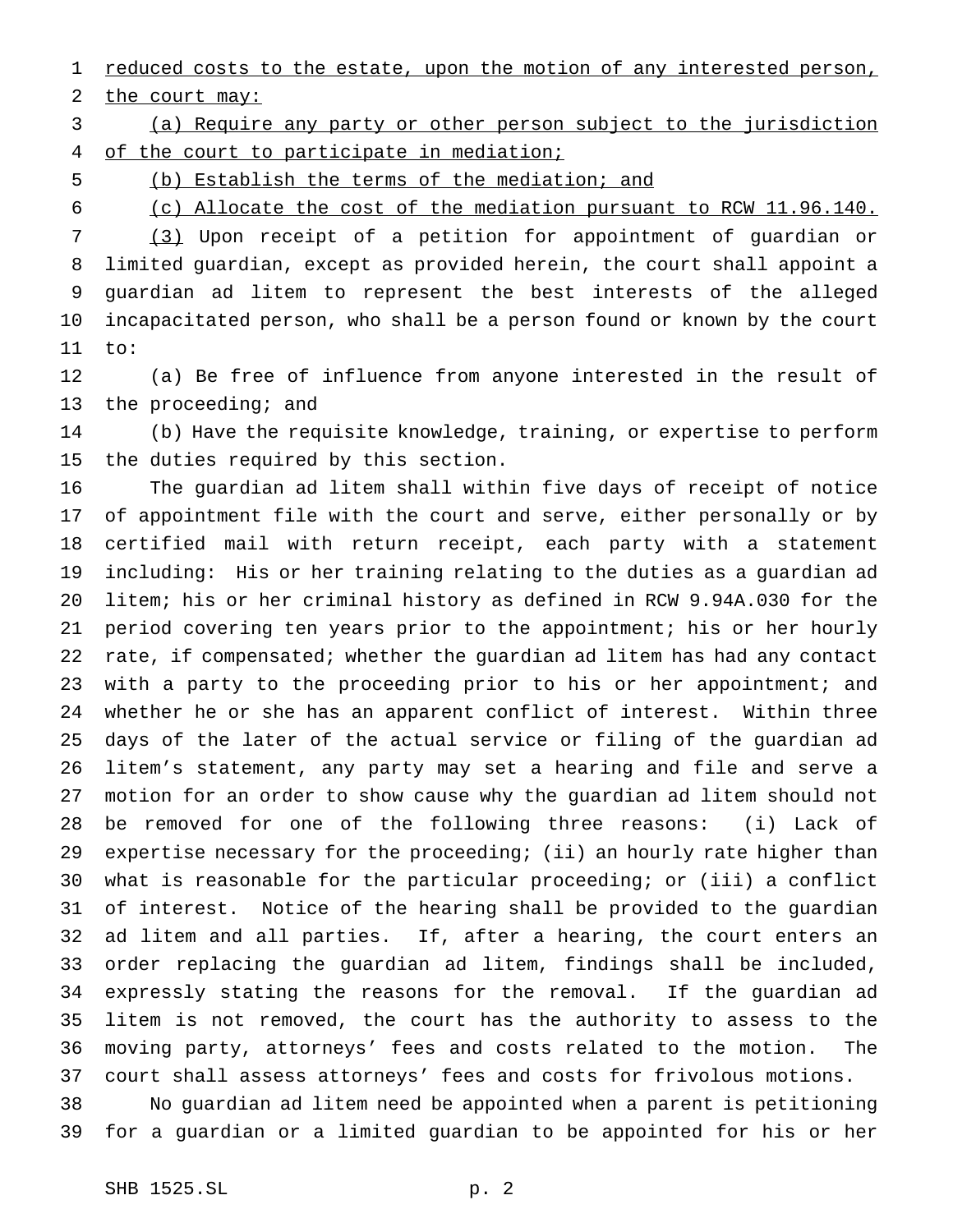minor child and the minority of the child, as defined by RCW 11.92.010, is the sole basis of the petition. The order appointing the guardian 3 ad litem shall recite the duties set forth in subsection  $((+4))$  (5) of this section. The appointment of a guardian ad litem shall have no effect on the legal competency of the alleged incapacitated person and shall not overcome the presumption of competency or full legal and civil rights of the alleged incapacitated person.

 $((+3))$   $(4)(a)$  The superior court of each county shall develop and maintain a registry of persons who are willing and qualified to serve as guardians ad litem in guardianship matters. The court shall choose as guardian ad litem a person whose name appears on the registry in a system of consistent rotation, except in extraordinary circumstances such as the need for particular expertise. The court shall develop procedures for periodic review of the persons on the registry and for probation, suspension, or removal of persons on the registry for failure to perform properly their duties as guardian ad litem. In the event the court does not select the person next on the list, it shall include in the order of appointment a written reason for its decision. (b) To be eligible for the registry a person shall:

 (i) Present a written statement outlining his or her background and qualifications. The background statement shall include, but is not limited to, the following information:

(A) Level of formal education;

(B) Training related to the guardian ad litem's duties;

(C) Number of years' experience as a guardian ad litem;

 (D) Number of appointments as a guardian ad litem and the county or counties of appointment;

(E) Criminal history, as defined in RCW 9.94A.030; and

 (F) Evidence of the person's knowledge, training, and experience in each of the following: Needs of impaired elderly people, physical disabilities, mental illness, developmental disabilities, and other areas relevant to the needs of incapacitated persons, legal procedure, and the requirements of chapters 11.88 and 11.92 RCW.

 The written statement of qualifications shall include a statement of the number of times the guardian ad litem has been removed for failure to perform his or her duties as guardian ad litem; and

 (ii) Complete the model training program as described in (d) of this subsection.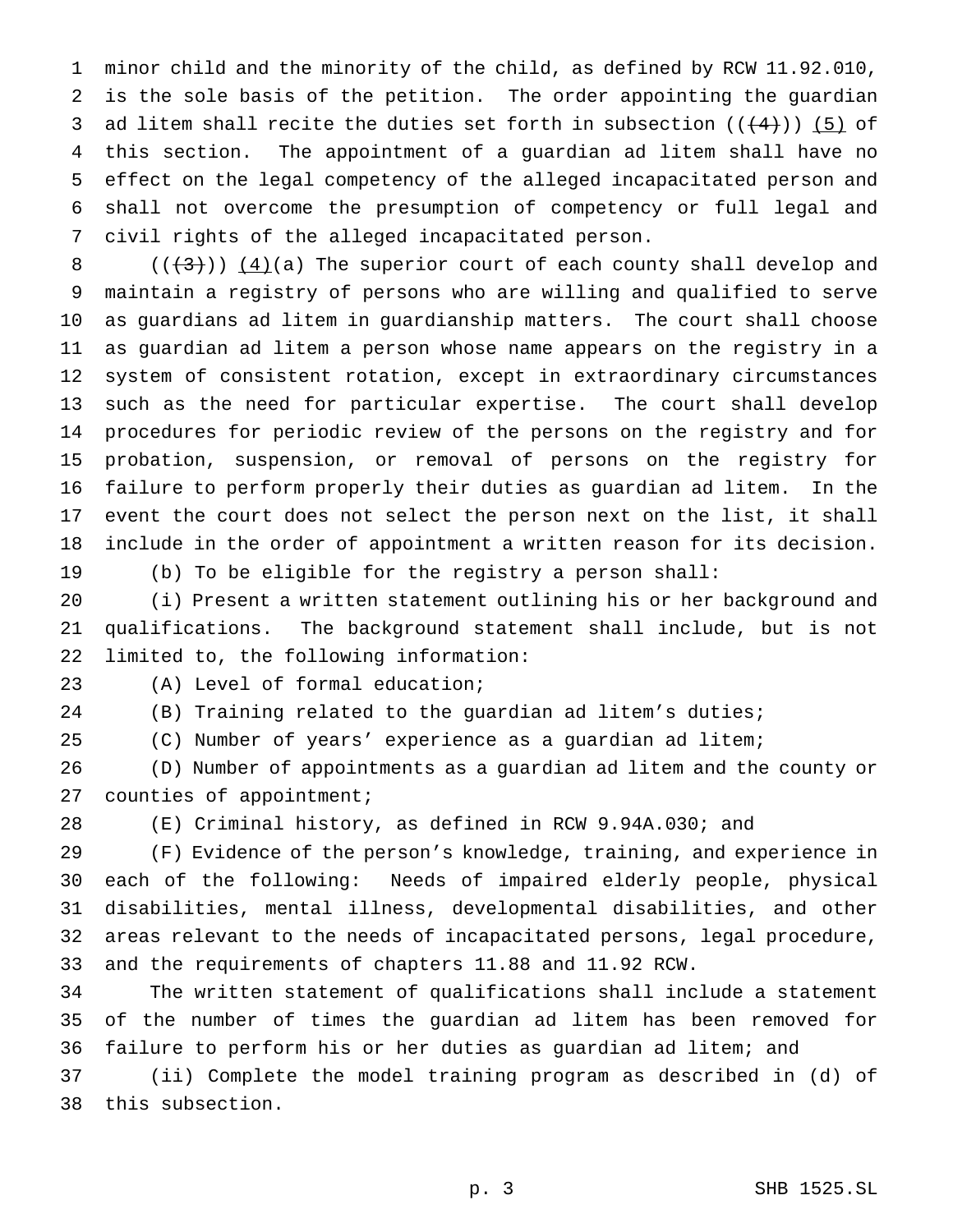(c) The background and qualification information shall be updated annually.

 (d) The department of social and health services shall convene an advisory group to develop a model guardian ad litem training program and shall update the program biennially. The advisory group shall consist of representatives from consumer, advocacy, and professional groups knowledgeable in developmental disabilities, neurological impairment, physical disabilities, mental illness, aging, legal, court administration, the Washington state bar association, and other interested parties.

 (e) The superior court shall require utilization of the model program developed by the advisory group as described in (d) of this subsection, to assure that candidates applying for registration as a qualified guardian ad litem shall have satisfactorily completed training to attain these essential minimum qualifications to act as guardian ad litem.

 $((+4))$   $(5)$  The guardian ad litem appointed pursuant to this section shall have the following duties:

 (a) To meet and consult with the alleged incapacitated person as soon as practicable following appointment and explain, in language which such person can reasonably be expected to understand, the substance of the petition, the nature of the resultant proceedings, the person's right to contest the petition, the identification of the proposed guardian or limited guardian, the right to a jury trial on the issue of his or her alleged incapacity, the right to independent legal counsel as provided by RCW 11.88.045, and the right to be present in court at the hearing on the petition;

 (b) To obtain a written report according to RCW 11.88.045; and such other written or oral reports from other qualified professionals as are necessary to permit the guardian ad litem to complete the report required by this section;

 (c) To meet with the person whose appointment is sought as guardian or limited guardian and ascertain:

 (i) The proposed guardian's knowledge of the duties, requirements, and limitations of a guardian; and

 (ii) The steps the proposed guardian intends to take or has taken to identify and meet the needs of the alleged incapacitated person;

 (d) To consult as necessary to complete the investigation and report required by this section with those known relatives, friends, or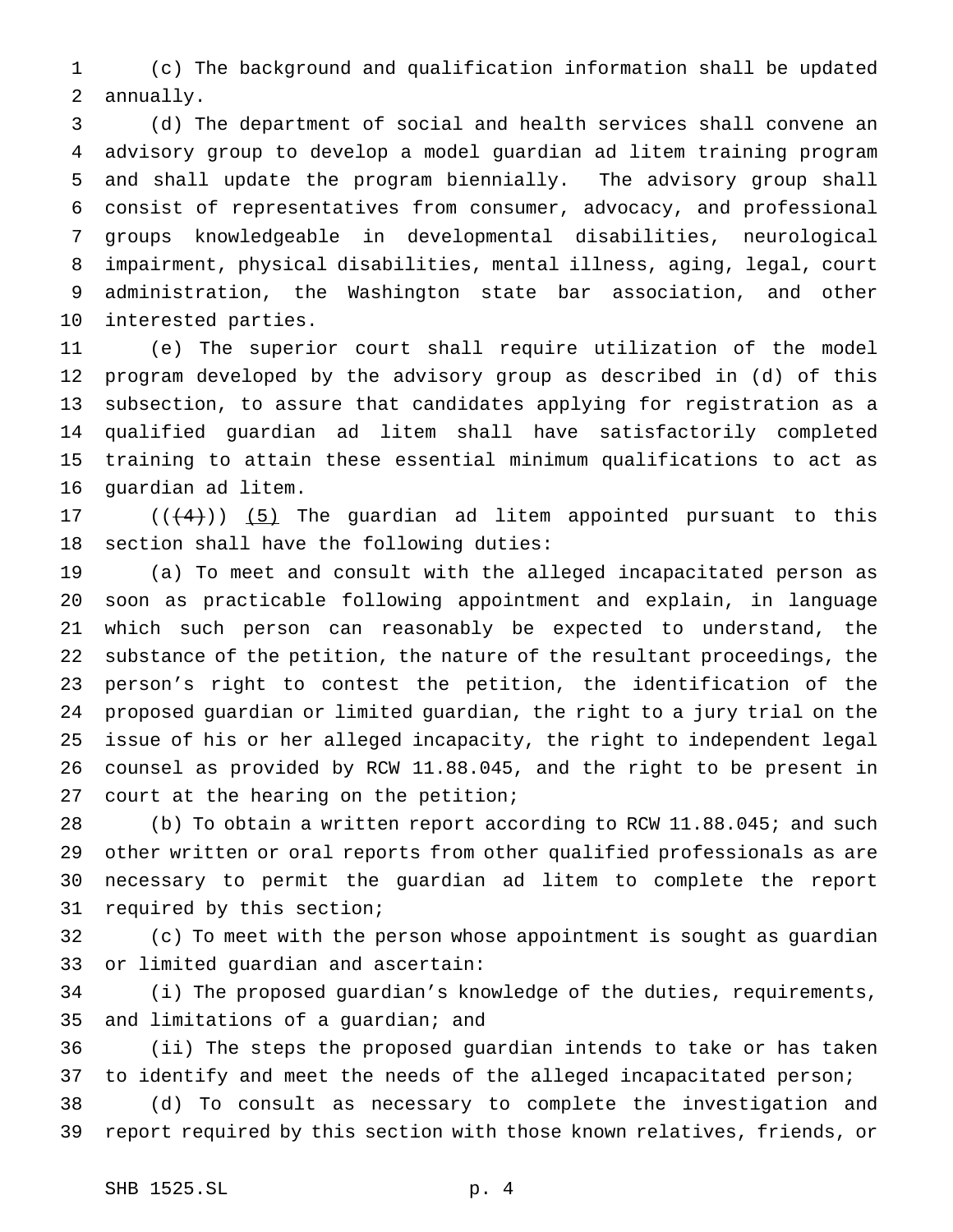other persons the guardian ad litem determines have had a significant, continuing interest in the welfare of the alleged incapacitated person; (e) To investigate alternate arrangements made, or which might be created, by or on behalf of the alleged incapacitated person, such as revocable or irrevocable trusts, or durable powers of attorney; whether good cause exists for any such arrangements to be discontinued; and why such arrangements should not be continued or created in lieu of a guardianship;

 (f) To provide the court with a written report which shall include the following:

 (i) A description of the nature, cause, and degree of incapacity, 12 and the basis upon which this judgment was made;

 (ii) A description of the needs of the incapacitated person for care and treatment, the probable residential requirements of the alleged incapacitated person and the basis upon which these findings were made;

 (iii) An evaluation of the appropriateness of the guardian or limited guardian whose appointment is sought and a description of the steps the proposed guardian has taken or intends to take to identify 20 and meet current and emerging needs of the incapacitated person;

 (iv) A description of any alternative arrangements previously made by the alleged incapacitated person or which could be made, and whether and to what extent such alternatives should be used in lieu of a guardianship, and if the guardian ad litem is recommending discontinuation of any such arrangements, specific findings as to why such arrangements are contrary to the best interest of the alleged incapacitated person;

 (v) A description of the abilities of the alleged incapacitated person and a recommendation as to whether a guardian or limited guardian should be appointed. If appointment of a limited guardian is recommended, the guardian ad litem shall recommend the specific areas of authority the limited guardian should have and the limitations and disabilities to be placed on the incapacitated person;

 (vi) An evaluation of the person's mental ability to rationally exercise the right to vote and the basis upon which the evaluation is made;

 (vii) Any expression of approval or disapproval made by the alleged incapacitated person concerning the proposed guardian or limited guardian or guardianship or limited guardianship;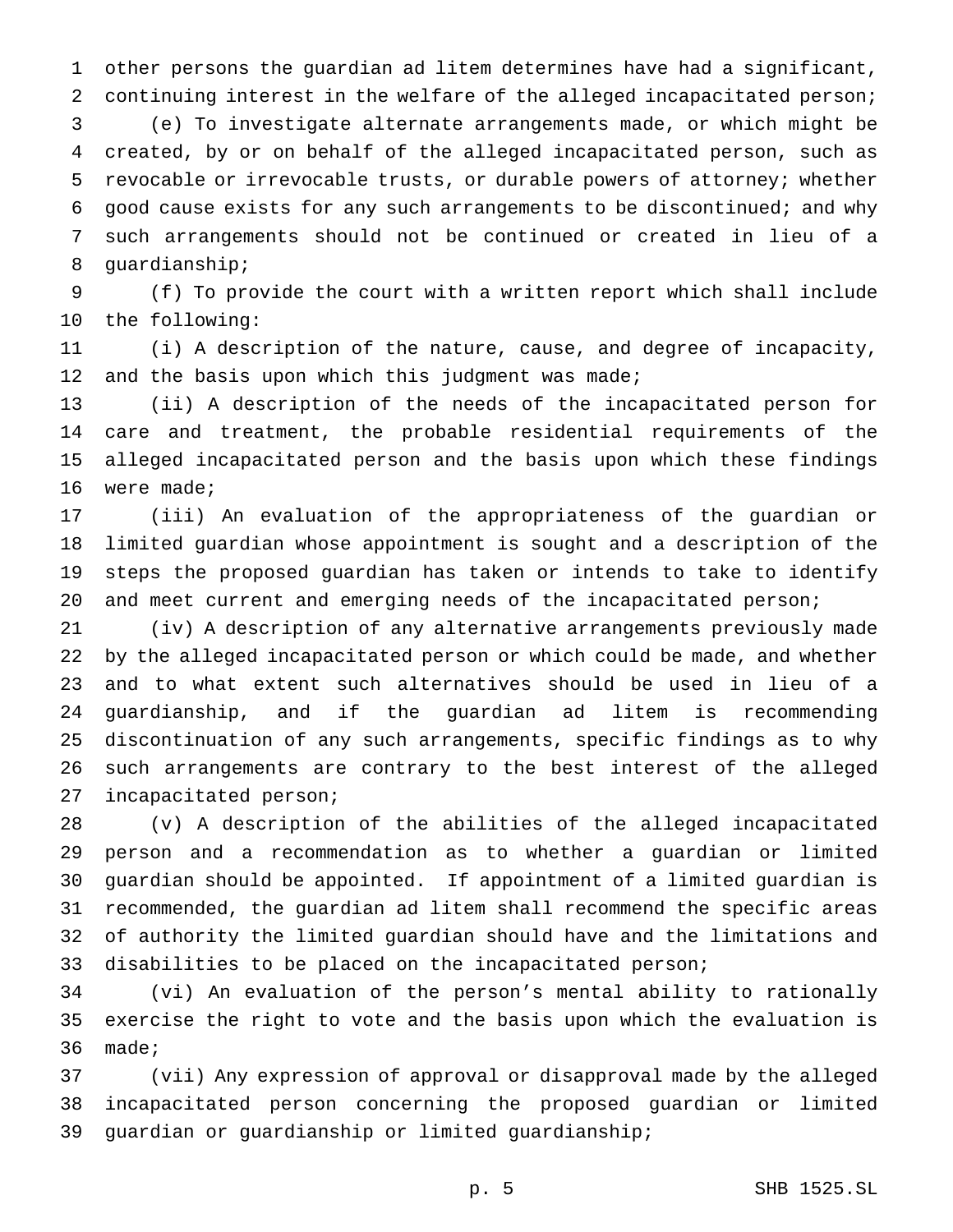(viii) Identification of persons with significant interest in the welfare of the alleged incapacitated person who should be advised of their right to request special notice of proceedings pursuant to RCW 11.92.150; and

 (ix) Unless independent counsel has appeared for the alleged incapacitated person, an explanation of how the alleged incapacitated person responded to the advice of the right to jury trial, to independent counsel and to be present at the hearing on the petition. Within forty-five days after notice of commencement of the guardianship proceeding has been served upon the guardian ad litem, and at least fifteen days before the hearing on the petition, unless an extension or reduction of time has been granted by the court for good cause, the guardian ad litem shall file its report and send a copy to the alleged incapacitated person and his or her counsel, spouse, all children not residing with a notified person, those persons described in (f)(viii) of this subsection, and persons who have filed a request for special notice pursuant to RCW 11.92.150. If the guardian ad litem needs additional time to finalize his or her report, then the guardian ad litem shall petition the court for a postponement of the hearing or, with the consent of all other parties, an extension or reduction of time for filing the report. If the hearing does not occur within sixty days of filing the petition, then upon the two-month anniversary of filing the petition and on or before the same day of each following month until the hearing, the guardian ad litem shall file interim reports summarizing his or her activities on the proceeding during that time period as well as fees and costs incurred;

 (g) To advise the court of the need for appointment of counsel for the alleged incapacitated person within five court days after the meeting described in (a) of this subsection unless (i) counsel has appeared, (ii) the alleged incapacitated person affirmatively communicated a wish not to be represented by counsel after being advised of the right to representation and of the conditions under which court-provided counsel may be available, or (iii) the alleged incapacitated person was unable to communicate at all on the subject, and the guardian ad litem is satisfied that the alleged incapacitated person does not affirmatively desire to be represented by counsel.

 (( $(5)$ )) (6) If the petition is brought by an interested person or entity requesting the appointment of some other qualified person or entity and a prospective guardian or limited guardian cannot be found,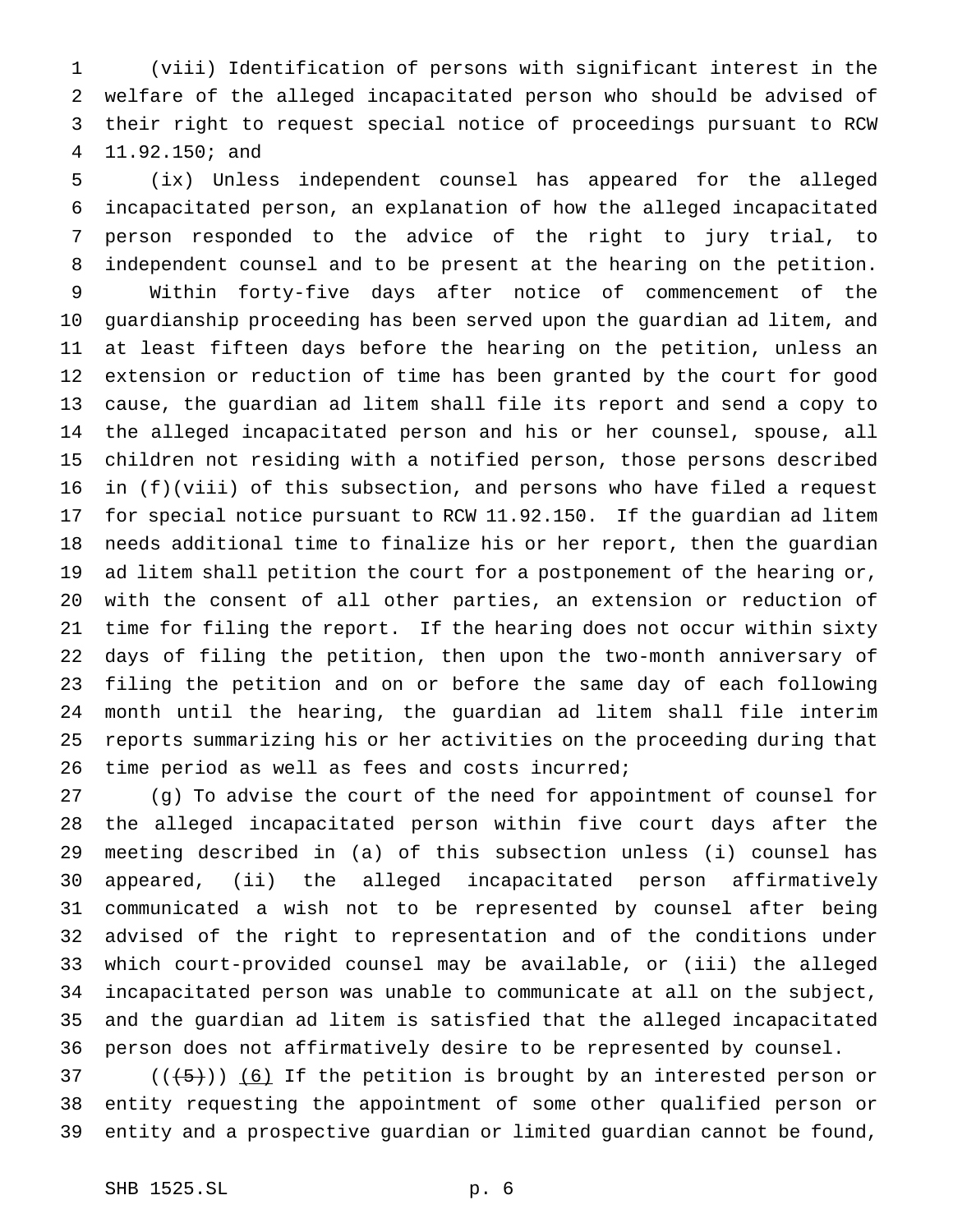the court shall order the guardian ad litem to investigate the availability of a possible guardian or limited guardian and to include 3 the findings in a report to the court pursuant to subsection  $((+4))$ (5)(f) of this section.

 (( $(6)$ )) (7) The parties to the proceeding may file responses to the guardian ad litem report with the court and deliver such responses to the other parties and the guardian ad litem at any time up to the second day prior to the hearing. If a guardian ad litem fails to file his or her report in a timely manner, the hearing shall be continued to give the court and the parties at least fifteen days before the hearing to review the report. At any time during the proceeding upon motion of any party or on the court's own motion, the court may remove the guardian ad litem for failure to perform his or her duties as specified in this chapter, provided that the guardian ad litem shall have five days' notice of any motion to remove before the court enters such order. In addition, the court in its discretion may reduce a guardian ad litem's fee for failure to carry out his or her duties.

 $((+7))$   $(8)$  The court appointed guardian ad litem shall have the authority, in the event that the alleged incapacitated person is in need of emergency life-saving medical services, and is unable to consent to such medical services due to incapacity pending the hearing on the petition to give consent for such emergency life-saving medical services on behalf of the alleged incapacitated person.

 (( $\{8\})$ ) (9) The court-appointed guardian ad litem shall have the authority to move for temporary relief under chapter 7.40 RCW to protect the alleged incapacitated person from abuse, neglect, abandonment, or exploitation, as those terms are defined in RCW 74.34.020, or to address any other emergency needs of the alleged incapacitated person. Any alternative arrangement executed before filing the petition for guardianship shall remain effective unless the court grants the relief requested under chapter 7.40 RCW, or unless, following notice and a hearing at which all parties directly affected by the arrangement are present, the court finds that the alternative arrangement should not remain effective.

 $((+9))$  (10) The guardian ad litem shall receive a fee determined by the court. The fee shall be charged to the alleged incapacitated person unless the court finds that such payment would result in substantial hardship upon such person, in which case the county shall be responsible for such costs: PROVIDED, That if no guardian or